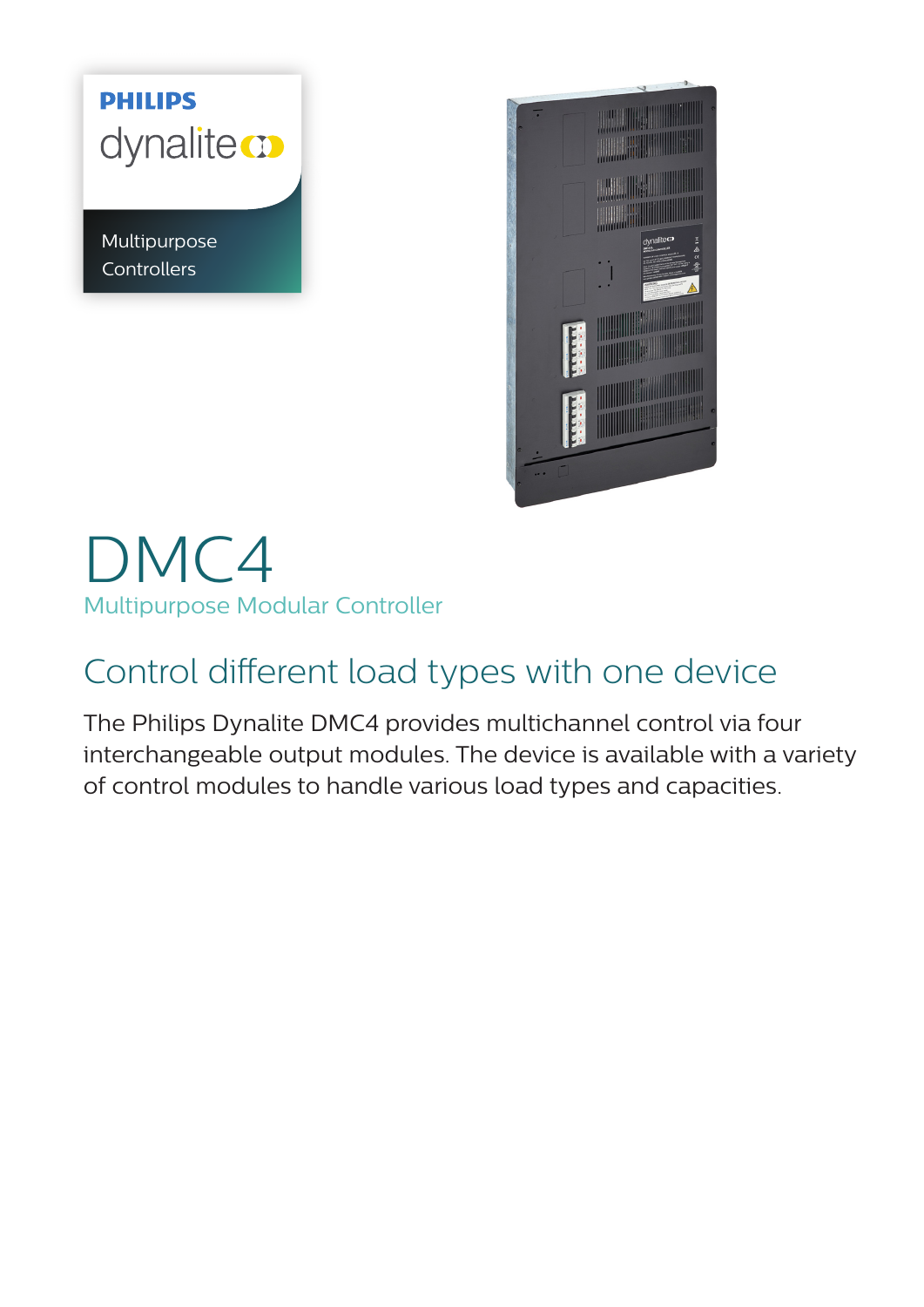## DMC4 Control different load types with one device

- **• Single controller solution –** Control a multitude of load types from one device, suited to any segment requiring lighting or relay control.
- **• Phase-cut dimming module –** Selectable per channel for leading or trailing edge output. Compatible with most dimming loads.
- **• Signal dimming module –** Suitable for controlling 1-10 V, DSI, DALI Broadcast and DALI Addressable drivers. Builtin relays remove power when channel level is at 0%.
- **• Relay control module –** Suitable for controlling most types of switched loads.
- **• Flexible mounting solution –** Surface or recess mountable enclosure.
- **• Passive cooling –** Fanless design reduces noise, power consumption and maintenance costs.

#### **Dimensions**



2 DMC4 Multipurpose Modular Controller Specification Sheet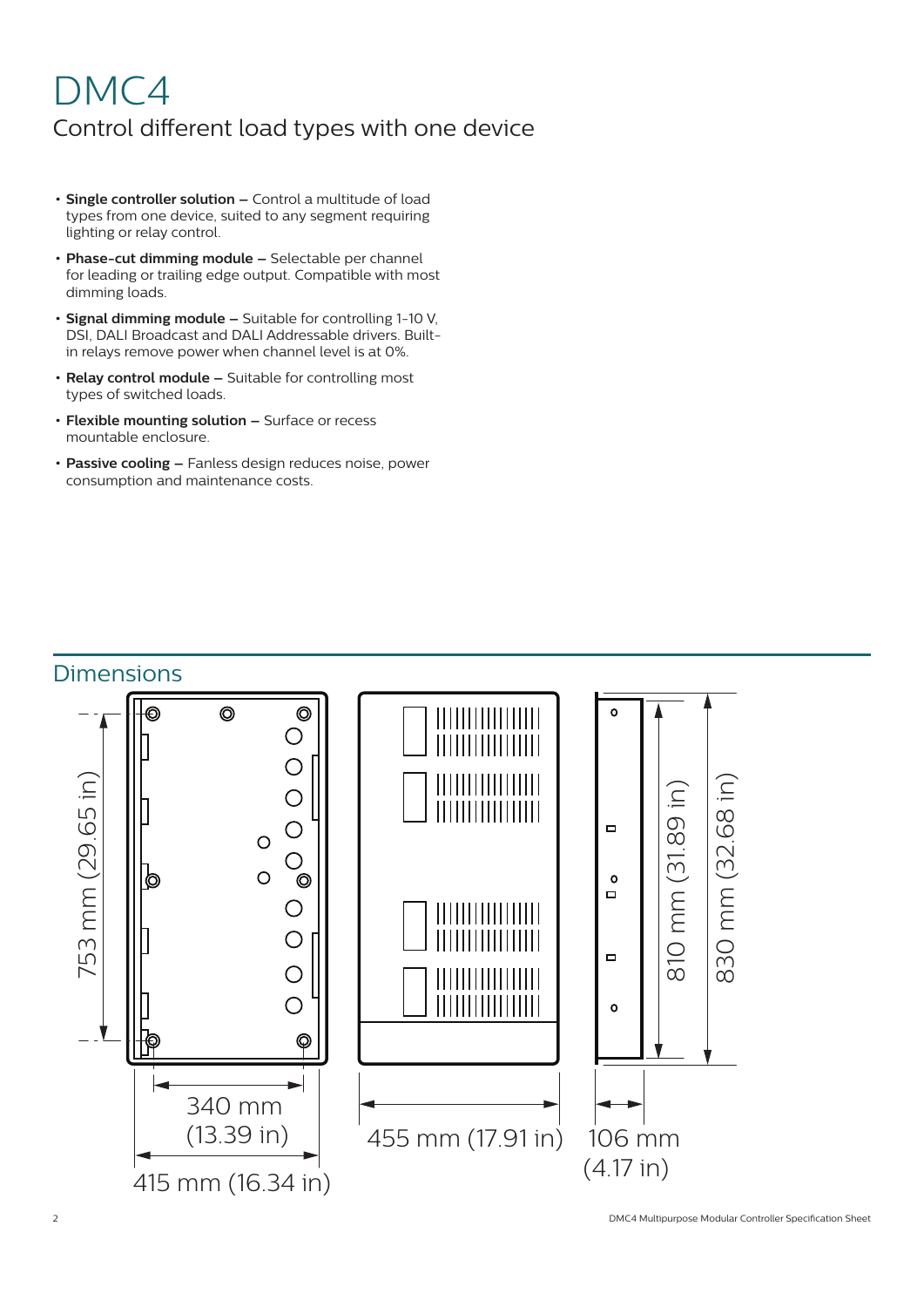**DMC4**

Specifications<br>Due to continuous improvements and innovations, specifications may change without notice.



Multipurpose Modular Controller

#### **Enclosure**

| Dimensions (H x W x D) | 830 x 455 x 106 mm (32.68 x 17.91 x 4.17 in)                                                                    |
|------------------------|-----------------------------------------------------------------------------------------------------------------|
| Packed Weight          | 13.7 kg (30.2 lb)<br>(enclosure only)                                                                           |
| Construction           | Galvanized steel enclosure<br>Powder-coated front covers                                                        |
| Output Module Bays     | 4                                                                                                               |
| Mains Cable Entry**    | 90 x 80 mm (3.54 x 3.15 in) gland plate<br>19 x Ø 35 mm (1.38 in) knockout<br>18 x Ø 28.2 mm (1.11 in) knockout |
| Data Cable Entry**     | $3 \times \emptyset$ 28.2 mm (1.11 in) knockout                                                                 |

#### **Environment\***

| <b>Operating Temperature</b>  | 0 $\degree$ to 40 $\degree$ C ambient (32 $\degree$ to 104 $\degree$ F)     |
|-------------------------------|-----------------------------------------------------------------------------|
| Storage/Transport Temperature | $-25^\circ$ to 70 $^{\circ}$ C ambient (-13 $^{\circ}$ to 158 $^{\circ}$ F) |
| Humidity                      | 0 to 90% non-condensing                                                     |
| <b>IEC Pollution Degree</b>   |                                                                             |
|                               |                                                                             |

#### **Compliance**

Certification CE, RCM, UL/cUL, FCC, ICES, UKCA, RoHS

#### \* For indoor installation only

### Supply Module - DSM4

| Supply Type                     | Single-phase<br>Three-phase, four wire $(\lambda)$                                 |
|---------------------------------|------------------------------------------------------------------------------------|
| Single-Phase Supply             | 120/230/277 VAC (±10%) @ 63 A                                                      |
| Three-Phase Voltage             | 120/230/277 VAC (±10%) @ 63 A/phase                                                |
| Supply Terminals                | 4 x screw terminal<br>Line 1, Line 2, Line 3, Neutral<br>(Earth link bar provided) |
| Supply Terminal Conductor Size  | 16 mm <sup>2</sup> (#6 AWG) (max)                                                  |
| <b>IEC Overvoltage Category</b> | Ш                                                                                  |
|                                 |                                                                                    |



### Communication Module - DCM-DyNet

| <b>Serial Ports</b>        | $1 \times$ RS-485<br>$1x$ DMX $Rx$<br>1 x UL924*  |
|----------------------------|---------------------------------------------------|
| <b>Supported Protocols</b> | DyNet<br>DyNet2                                   |
| DyNet DC Output Voltage    | 12/24 VDC                                         |
| DyNet DC Output Current    | 200 mA                                            |
| <b>User Controls</b>       | 1 x service switch<br>1 x channel override keypad |
| Indicators                 | 1 x service LED                                   |

| $3 \times RJ12$<br>1 x 5-way pluggable screw terminal |
|-------------------------------------------------------|
| 512 (max)                                             |
| 1 x 3-way pluggable screw terminal                    |
| $4 + 1$                                               |
| 1 x 10-way pluggable screw terminal                   |
| $4 \text{ mm}^2$ (#11 AWG) (max)                      |
|                                                       |



This function must only be used with systems complying to UL924, and must not be used with any other system.

DMC4 Multipurpose Modular Controller Specification Sheet \*\* Ø 35 mm (1.38 in) knockout is suitable for 1 inch conduit Ø 28.2 mm (1.11 in) knockout is suitable for ¾ inch conduit

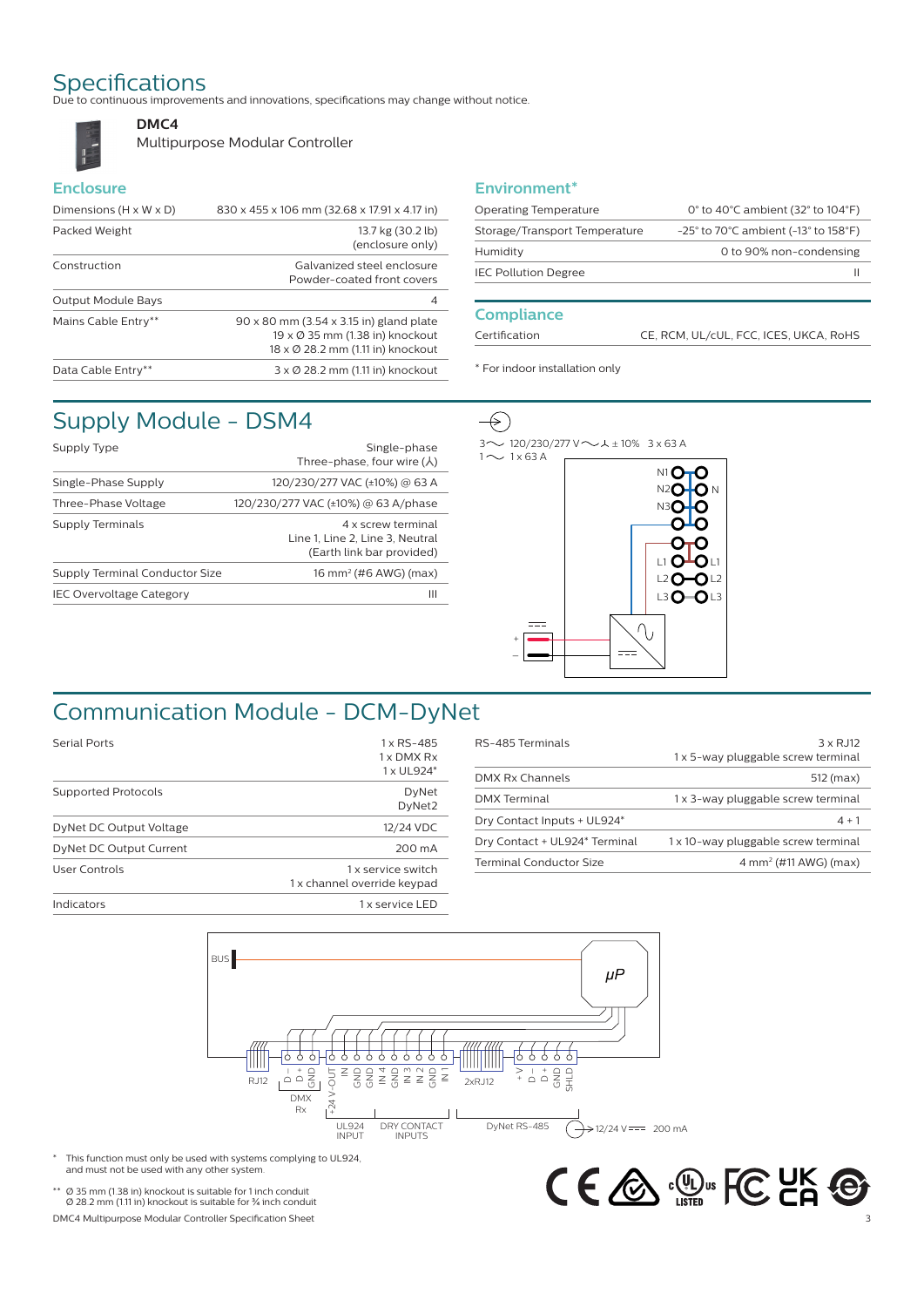**Electrical** 

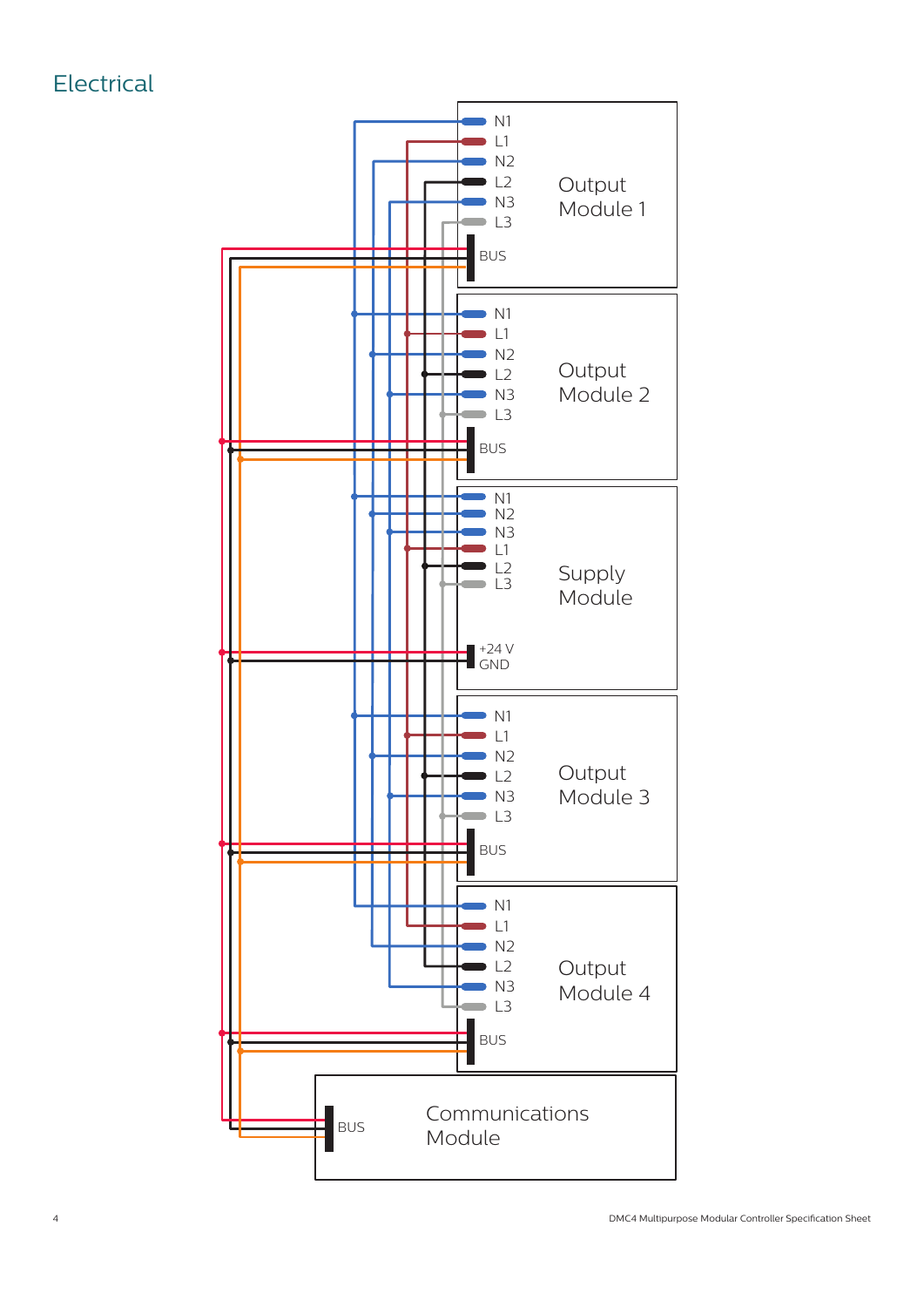# Signal Dimming Control Modules

### DMD310, DMD316

| Module Type                  | Signal dimming control |                                                           |
|------------------------------|------------------------|-----------------------------------------------------------|
| Control Channel Outputs      |                        | 3<br>(DALI Addressable, DALI Broadcast, DSI, 1-10 V)      |
| <b>Switched Outputs</b>      |                        | 3                                                         |
| Packed Weight                |                        | 1.8 kg (3.97 lb)                                          |
| <b>Electrical Protection</b> |                        |                                                           |
| <b>DMD310-CE</b>             |                        | 3 x 10 A dual pole C-curve circuit breaker (IEC approved) |
| <b>DMD316-CE</b>             |                        | 3 x 16 A dual pole C-curve circuit breaker (IEC approved) |
| DMD310-RCBO-CE               |                        | 3 x 10 A C-curve RCBO (IEC approved)                      |
| DMD316-RCBO-CE               |                        | 3 x 16 A C-curve RCBO (IEC approved)                      |
| <b>DMD316-UL</b>             |                        | 3 x 20 A dual pole C-curve circuit breaker (UL489 listed) |

#### **Control Channel Output Capacity**

| DALI/DSI*                 | Channel                    | Device |
|---------------------------|----------------------------|--------|
| <b>Guaranteed Current</b> | 130 mA                     |        |
| Maximum Current           | 190 mA                     |        |
| <b>Maximum Drivers</b>    | 64                         | 192    |
| Insulation                | <b>Basic</b>               |        |
|                           |                            |        |
| $1-10V$                   | Channel                    |        |
| Current                   | sink 50 mA<br>source 50 mA |        |

\* Supports Class 1 / Class 2 wiring



#### **Switched Output Ratings**

| Load Type                             | Maximum Rating per Output |               |
|---------------------------------------|---------------------------|---------------|
|                                       | <b>DMD310</b>             | <b>DMD316</b> |
| Incandescent<br>Magnetic with Halogen | 10 A. 277 VAC             | 16 A. 277 VAC |
| <b>Electronic Driver</b>              |                           |               |
| Inrush Current                        | 500 A                     |               |
| Maximum Module Load                   | 30 A                      | 48 A          |

#### DMD316FR-UL

**NOTE:** The DMC4 supports a maximum of three DMD316FR-UL modules.

| Module Type                    | Signal dimming control                          |
|--------------------------------|-------------------------------------------------|
| <b>Control Channel Outputs</b> | 3                                               |
|                                | (DALI Addressable, DALI Broadcast, DSI, 1-10 V) |
| <b>Switched Outputs</b>        | 3 x 16 A feed-through                           |
| Packed Weight                  | 1.8 kg (3.97 lb)                                |
|                                |                                                 |

#### **Control Channel Output Capacity**

| DALI/DSI*                 | Channel                    | <b>Device</b> |
|---------------------------|----------------------------|---------------|
| <b>Guaranteed Current</b> | 150 mA                     |               |
| Maximum Current           | 250 mA                     |               |
| <b>Maximum Drivers</b>    | 64                         | 192           |
| Insulation                | <b>Basic</b>               |               |
|                           |                            |               |
| $1 - 10V$                 | Channel                    |               |
| Current                   | sink 50 mA<br>source 50 mA |               |

\* Supports Class 1 / Class 2 wiring



#### **Switched Output Ratings**

| Load Type                | Maximum Rating per Output                                      |               |
|--------------------------|----------------------------------------------------------------|---------------|
|                          | CH1-CH3 (UL)                                                   | CH1-CH3 (CSA) |
| General Use              | 20 A. 300 VAC                                                  | 20 A, 347 VAC |
| Incandescent             | 20 A. 120 VAC                                                  |               |
| Magnetic with Halogen    | 20 A. 347 VAC                                                  |               |
| <b>Flectronic Driver</b> | 16 A. 347 VAC                                                  |               |
| Motor                    | 9.8 FLA (1/2 HP), 110-125 VAC<br>10 FLA (11/2 HP), 220/277 VAC |               |
| Maximum Module Load      | 48 A                                                           |               |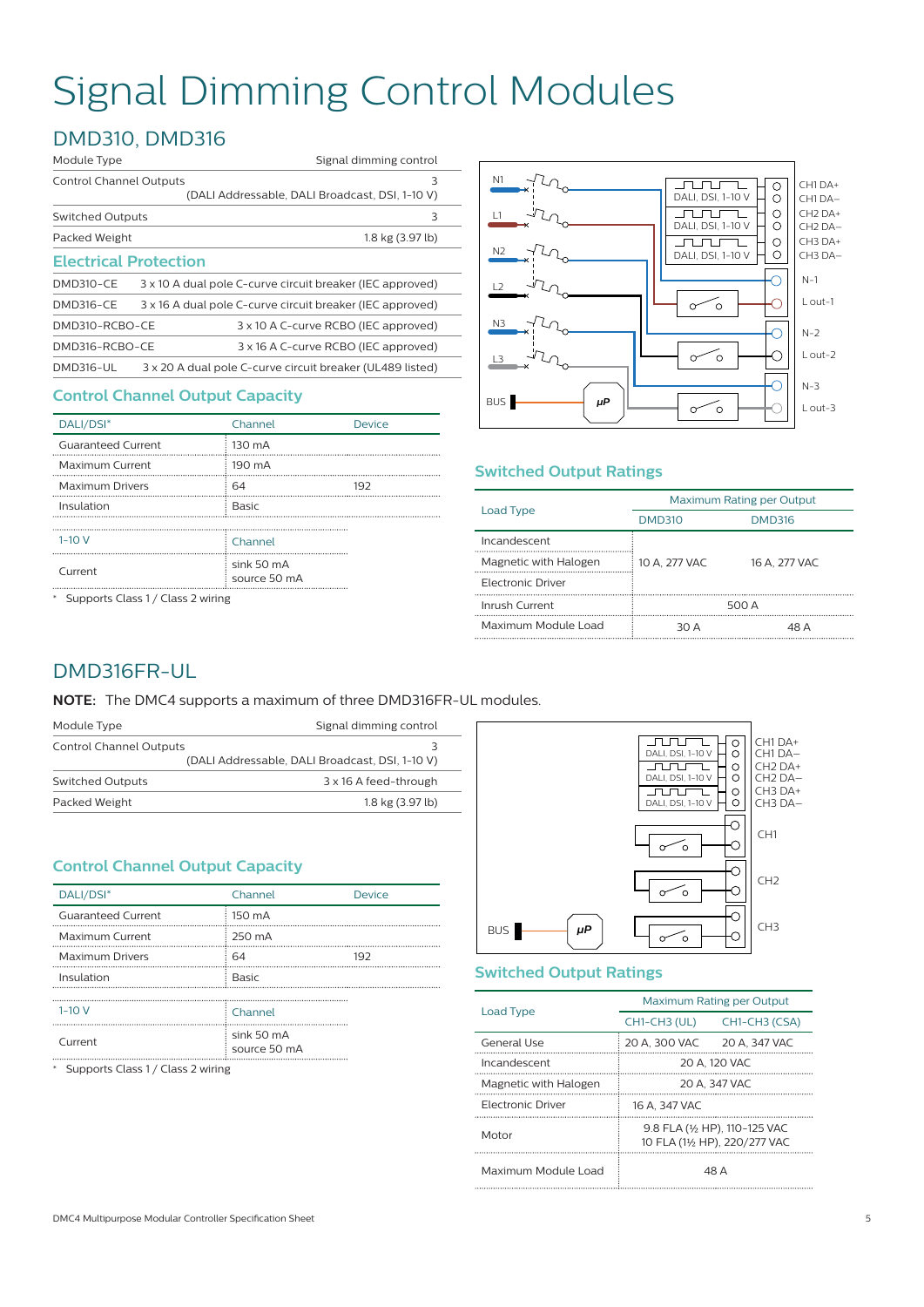# Phase-Cut Dimming Control Modules

#### DMP310GL

| Module Type                                 | Phase-cut dimming control                                    |
|---------------------------------------------|--------------------------------------------------------------|
| <b>Output Channels</b>                      | 3 x Leading/Trailing Edge Dimming                            |
| Maximum Module Load                         | 14 A                                                         |
| <b>Output Terminal Conductor Size</b>       | $6 \times 16$ mm <sup>2</sup> (#6 AWG) (max)                 |
| Packed Weight<br>$2.1 \text{ kg}$ (4.63 lb) |                                                              |
| <b>Electrical Protection</b>                |                                                              |
| DMP310GL-CE                                 | 3 x 10 A dual pole C-curve circuit breaker<br>(IEC approved) |
| DMP310GL-RCBO-CE                            | 3 x 10 A C-curve RCBO<br>(IEC approved)                      |
| DMP310GL-UL                                 | 3 x 20 A dual pole C-curve circuit breaker<br>(UL489 listed) |

#### **Output Ratings/Channel (CH)**

| Load Type                            | <b>Operating Mode</b>   | 120 / 240 VAC 277 VAC |                           |
|--------------------------------------|-------------------------|-----------------------|---------------------------|
| Incandescent                         | Leading / Trailing Edge |                       |                           |
| Magnetic with Halogen : Leading Edge |                         | 10 A                  | $\triangle$ 3 $\triangle$ |
| Electronic Driver                    | <b>Trailing Edge</b>    |                       |                           |



#### DMP603GL

| Module Type                        | Phase-cut dimming control                                    |
|------------------------------------|--------------------------------------------------------------|
| <b>Output Channels</b>             | 6 x Leading/Trailing Edge Dimming                            |
| Maximum Module Load                | 16 A                                                         |
| Output Terminal Conductor Size     | $12 \times 6$ mm <sup>2</sup> (#10 AWG) (max)                |
| Packed Weight                      | 2.3 kg (5.07 lb)                                             |
| <b>Electrical Protection</b>       |                                                              |
| DMP603GL-CE                        | 6 x 10 A dual pole C-curve circuit breaker<br>(IEC approved) |
| DMP603GL-RCBO-CE                   | 6 x 10 A C-curve RCBO<br>(IEC approved)                      |
| DMP603GL-UL                        | 6 x 20 A dual pole C-curve circuit breaker<br>(UL489 listed) |
| <b>Output Ratings/Channel (CH)</b> |                                                              |

#### **Output Ratings/Channel (CH)**

| <b>Operating Mode</b>                |     |                       |
|--------------------------------------|-----|-----------------------|
| Leading / Trailing Edge              |     |                       |
| Magnetic with Halogen : Leading Edge | 3 A | 17 A                  |
| <b>Trailing Edge</b>                 |     |                       |
|                                      |     | 120 / 240 VAC 277 VAC |



### DMP116

| Phase-cut dimming control                                                              |  |
|----------------------------------------------------------------------------------------|--|
| 1 x Leading/Trailing Edge Dimming                                                      |  |
| 16 A                                                                                   |  |
| $12 \times 6$ mm <sup>2</sup> (#10 AWG) (max)<br><b>Output Terminal Conductor Size</b> |  |
| $2.1 \text{ kg} (4.63 \text{ lb})$                                                     |  |
|                                                                                        |  |
| 1 x 20 A dual pole C-curve circuit breaker<br>(UL489 listed)                           |  |
|                                                                                        |  |

#### **Output Ratings/Channel (CH)**

| <b>Operating Mode</b>                |     |                       |
|--------------------------------------|-----|-----------------------|
| Leading / Trailing Edge              |     |                       |
| Magnetic with Halogen : Leading Edge | 16A | 1N A                  |
| <b>Trailing Edge</b>                 |     |                       |
|                                      |     | 120 / 240 VAC 277 VAC |

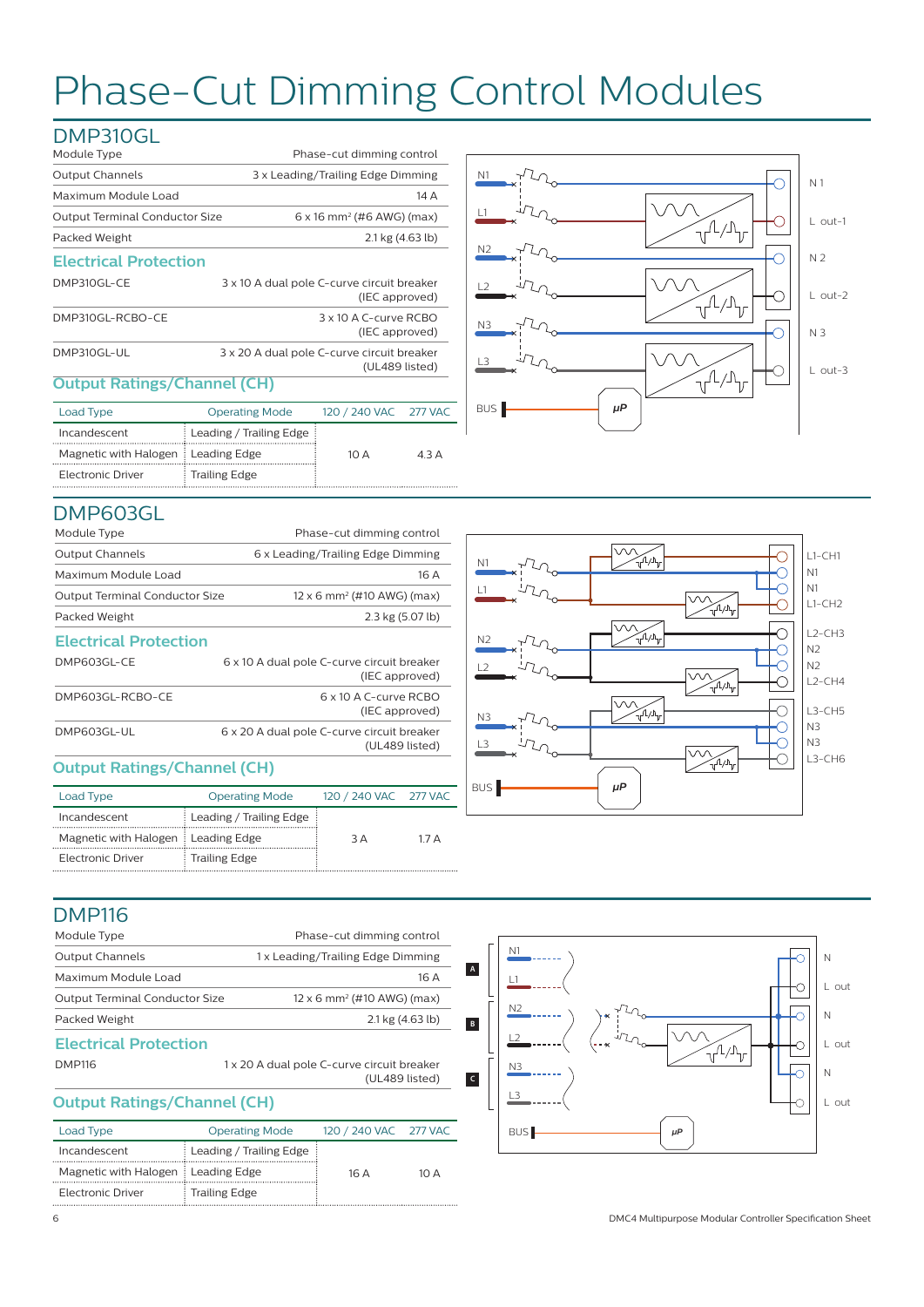# Relay Control Modules

### DMR310, DMR316

| Module Type                           | Relay control                                                |
|---------------------------------------|--------------------------------------------------------------|
| <b>Switched Outputs</b>               | 3                                                            |
| <b>Output Terminal Conductor Size</b> | $6 \times 6$ mm <sup>2</sup> (#10 AWG) (max)                 |
| Packed Weight                         | 1.7 kg (3.75 lb)                                             |
| <b>Electrical Protection</b>          |                                                              |
| <b>DMR310-CE</b>                      | 3 x 10 A dual pole C-curve circuit breaker<br>(IEC approved) |
| <b>DMR316-CE</b>                      | 3 x 16 A dual pole C-curve circuit breaker<br>(IEC approved) |
| DMR310-RCBO-CE                        | 3 x 10 A C-curve RCBO<br>(IEC approved)                      |
| DMR316-RCBO-CE                        | 3 x 16 A C-curve RCBO<br>(IEC approved)                      |
| <b>DMR316-UL</b>                      | 3 x 20 A dual pole C-curve circuit breaker<br>(UL489 listed) |



#### **Switched Output Ratings**

|                       | Maximum Rating per Output                                                               |                         |  |
|-----------------------|-----------------------------------------------------------------------------------------|-------------------------|--|
| Load Type             | <b>DMR310</b>                                                                           | <b>DMR316</b>           |  |
| Incandescent          |                                                                                         |                         |  |
| Magnetic with Halogen | 10 A. 277 VAC                                                                           | 16 A. 277 VAC           |  |
| Electronic Driver     |                                                                                         |                         |  |
| Motor                 | 9.8 FLA (1/2 HP) 120 VAC<br>10 FLA (1 1/2 HP) 230/277 VAC 12 FLA (1 1/2 HP) 230/277 VAC | 16 FLA (1/2 HP) 120 VAC |  |
| Inrush Current        | 500 A                                                                                   |                         |  |
| Maximum Module Load   | 30 A                                                                                    | 48 A                    |  |

#### DMR610GL

| Module Type                           | Relay control                                                |
|---------------------------------------|--------------------------------------------------------------|
| <b>Switched Outputs</b>               | 6                                                            |
| Maximum Module Load                   | 30 A                                                         |
| <b>Output Terminal Conductor Size</b> | $12 \times 16$ mm <sup>2</sup> (#6 AWG) (max)                |
| Packed Weight                         | 1.9 kg (4.19 lb)                                             |
| <b>Electrical Protection</b>          |                                                              |
| DMR610GL-CE                           | 6 x 16 A dual pole C-curve circuit breaker<br>(IEC approved) |
| DMR610GL-RCBO-CE                      | 6 x 16 A C-curve RCBO<br>(IEC approved)                      |
| DMR610GL-UL                           | 6 x 20 A dual pole C-curve circuit breaker<br>(UL489 listed) |
|                                       |                                                              |

#### **Switched Output Ratings**

| Load Type                | Maximum Rating per Output                                 |  |
|--------------------------|-----------------------------------------------------------|--|
| Incandescent             |                                                           |  |
| Magnetic with Halogen    | 10 A. 277 VAC                                             |  |
| <b>Flectronic Driver</b> |                                                           |  |
| Motor                    | 9.8 FLA (1/2 HP) 120 VAC<br>10 FLA (1 1/2 HP) 230/277 VAC |  |
| Inrush Current           | 500 A                                                     |  |
|                          |                                                           |  |
|                          | CH1-CH2. CH3-CH4. CH5-CH6                                 |  |
| Maximum Group Load       | 10 A                                                      |  |



DMC4 Multipurpose Modular Controller Specification Sheet 7